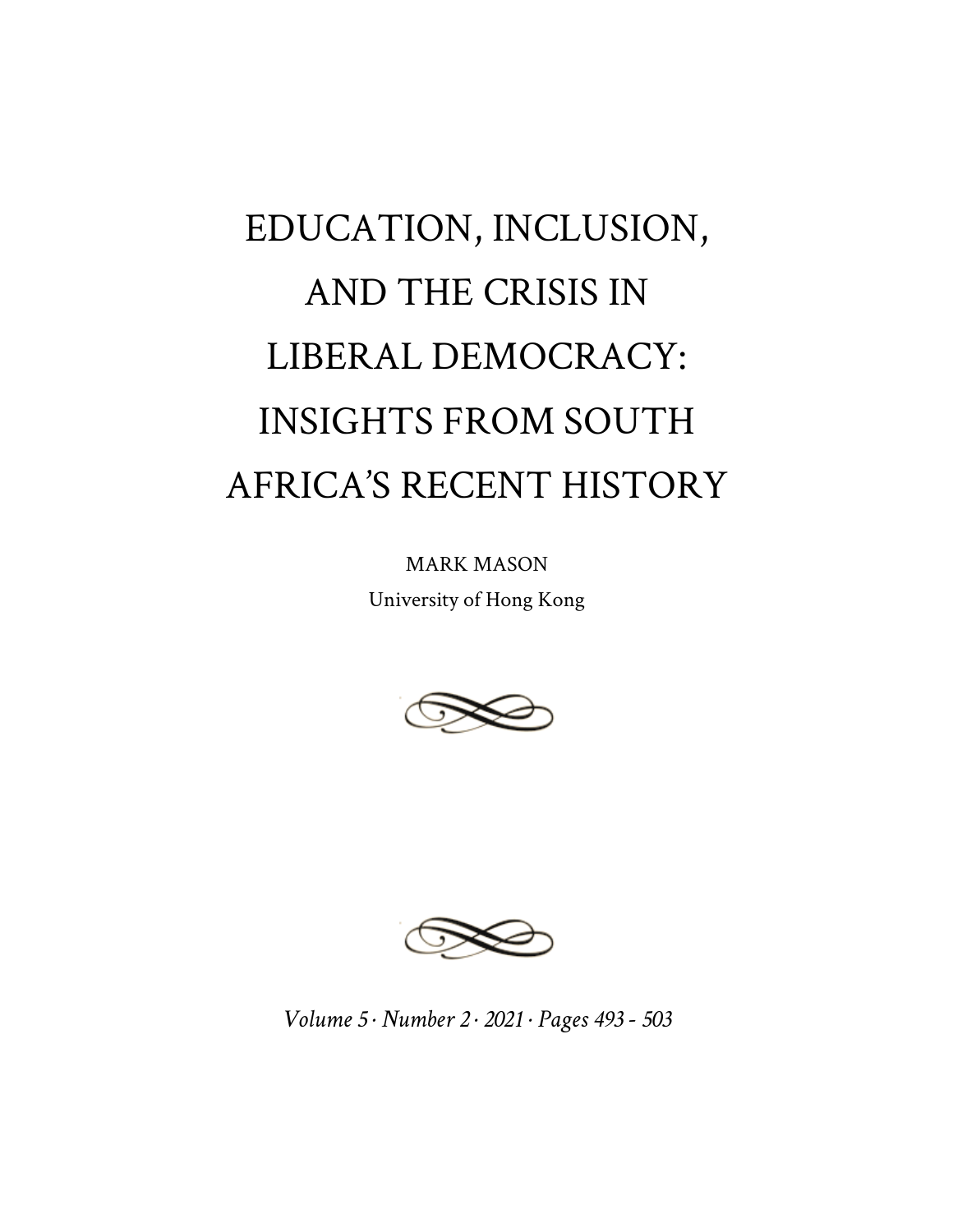he insurrection flagged in the title of this special issue refers to an almost surreal attempt by supporters of then President Trump to derail the certification in January 2021 by the US Congress of the election of his successor, Joe Biden. It could have been pantomime theatre, but for the fact that people died. This attempt to undermine the democratic process was one manifestation of what has been described as a broader crisis in liberal democracy. What is of more interest to me here – for the insights it offers to the central questions of this special issue – is another such manifestation, another insurrection. T

In mid-July 2021, supporters of South Africa's former President, Jacob Zuma, mounted an insurrection in response to his being sent to prison for refusing to appear before a commission of inquiry established to investigate government corruption during his time as President. The insurrection took the shape most prominently of widely generalized looting, primarily in the provinces of KwaZulu Natal (Zuma's heartland) and Gauteng (South Africa's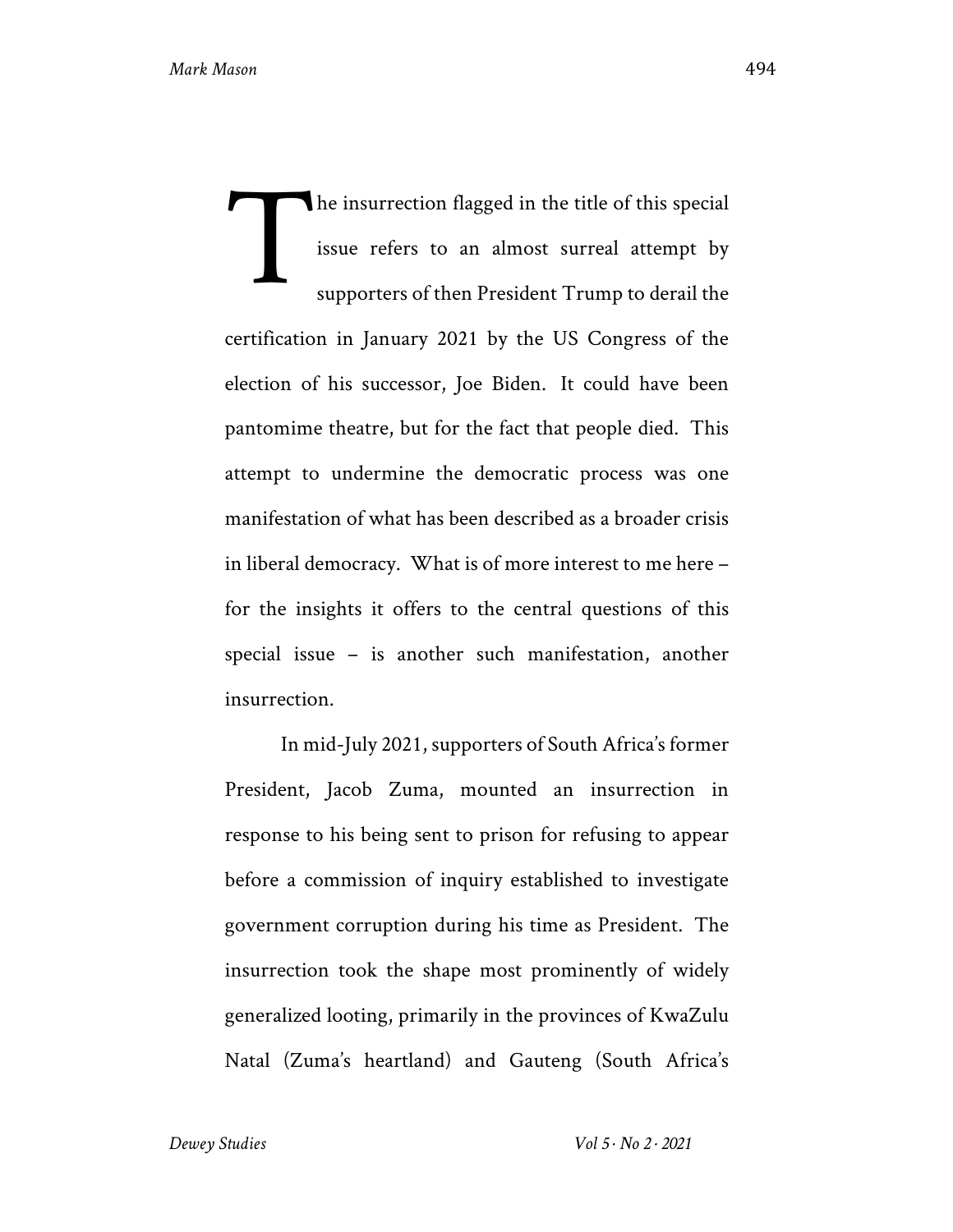economic hub). However, organized attacks on communications infrastructure, transport routes and supply and distribution networks marked the events as more than just looting of shops by the poor. It was an attempt by Zuma's supporters to weaken the government of Cyril Ramaphosa, his successor as President. South Africa's post-Apartheid constitution is hailed as among the most progressive in the world in the protections it provides for democratic processes, the rule of law, individual liberty, respect for the rights of persons and the tolerance of diversity. Yet here was an attempt to undermine democracy and the rule of law by members of the political party that had swept Nelson Mandela to power just a generation before.

Prior to South Africa's transition to a non-racial democracy in 1994 there were substantial debates among some opposition groups about how the Apartheid state and its economic, political and social structures were best understood. Liberal – as the term was used in South Africa at the time – opposition groups understood these structures primarily in terms of race: the governing National Party was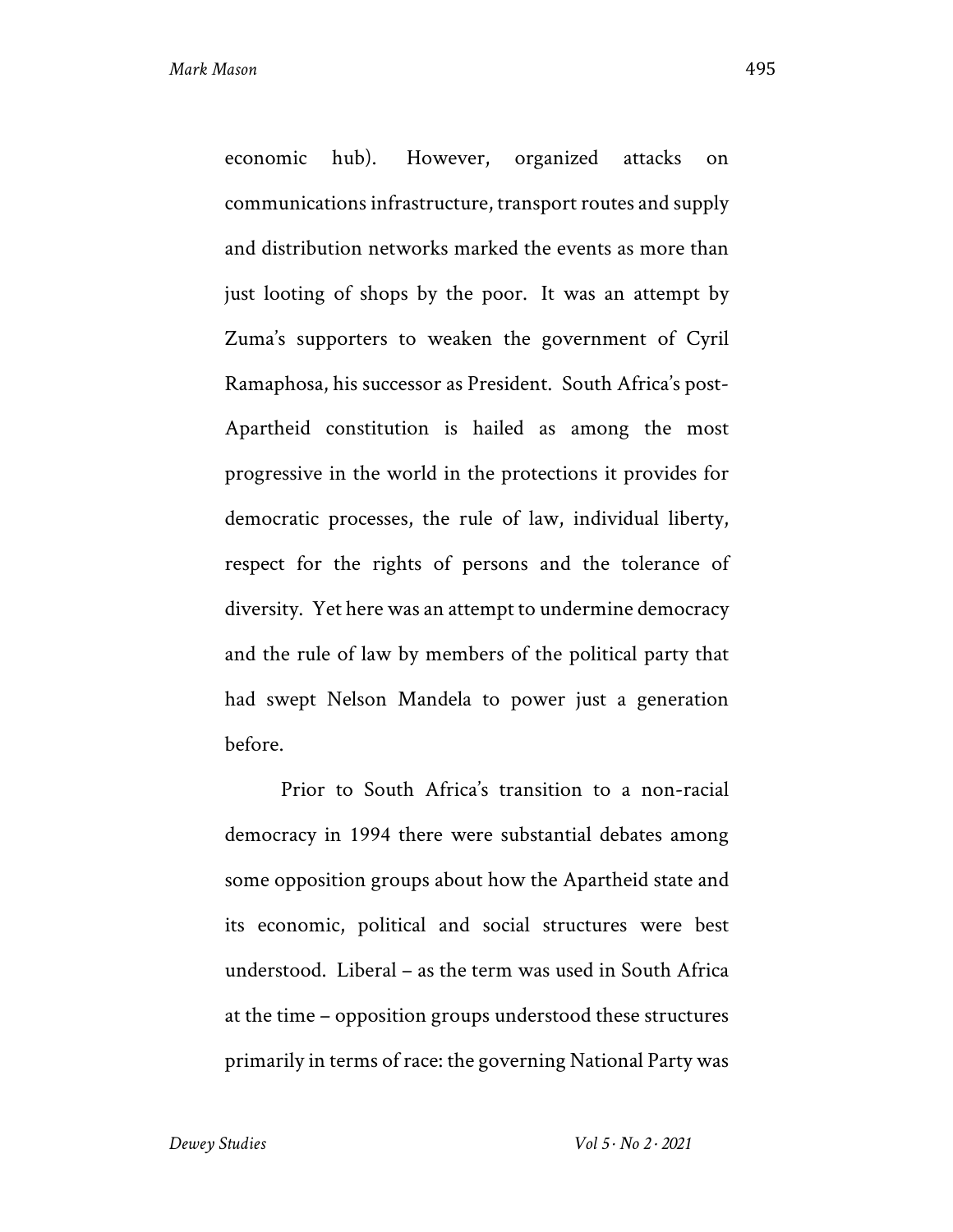committed to the separation of people on the basis of the colour of their skin, and this resulted in inhumane discrimination against people of colour. Radical, or left wing – as these terms were used in South Africa at the time – opposition groups interpreted the structures of Apartheid primarily in terms of class: the governing National Party was committed ultimately to the preservation of white economic and political power and privilege, and Apartheid was not so much about horizontal separation between different ethnic groups as it was about vertical separation and the creation of a reservoir of cheap black labour. And so liberal interpretations of Apartheid were seen by many on the left as, to put it politely, unsatisfactory. Liberalism was not held in high regard, given its all too easy association with capitalist economic structures, by the left, who understood Apartheid in terms of capitalist economic structures. 'Grand Apartheid' created 'homelands' for South Africa's different ethnic groups, uprooted communities from their homes and dumped them in those homelands, often hundreds of miles away, on land that was frequently too arid to support them, forcing men into taking jobs in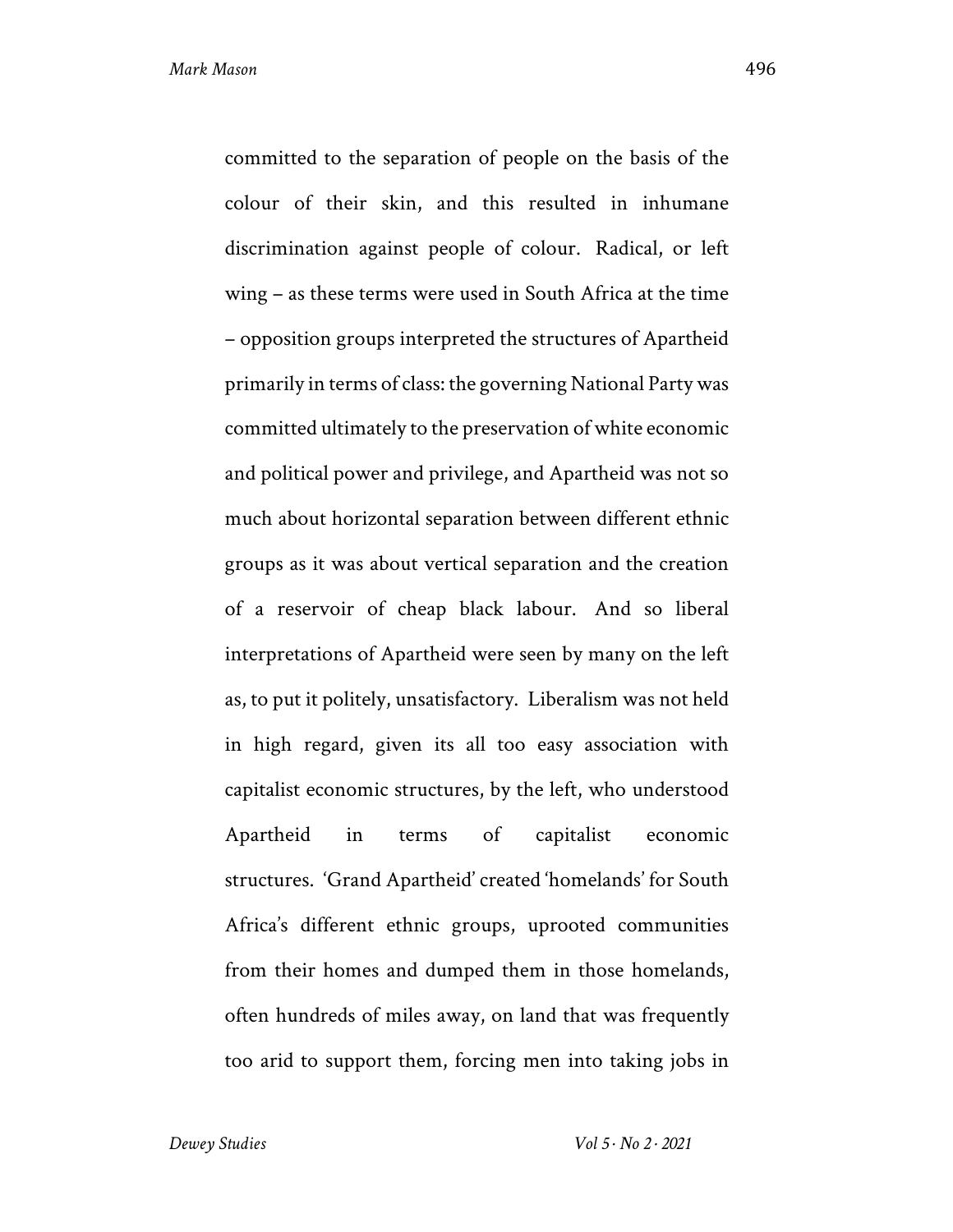mines that were, again, far from their 'homeland'. 'Grand Apartheid' created an education system that was designed, through the selective allocation of resources, to fail black students early in their school career, so that they had no choice but to seek jobs as manual labourers in mines, on farms and in factories – means of production held solely in white hands. The left placed its faith in socialist economic structures, in a social democracy, decrying liberal democracy as something of a sell-out.

Now, some forty years later, when we see the threats to liberal democracy the world over, we've realized that the liberal democratic principles we might have decried as merely justification for exploitative capitalist economies, constitute in fact the very air that we breathe – in those liberal democracies, anyway. We've always taken for granted the individual freedoms and tolerance associated with liberalism, the freedom of speech and of the press associated with ensuring transparency – so important in helping to ensure, in turn, accountability. We've always taken for granted the rule of law associated with democracy, itself in turn dependent on liberalism's fundamental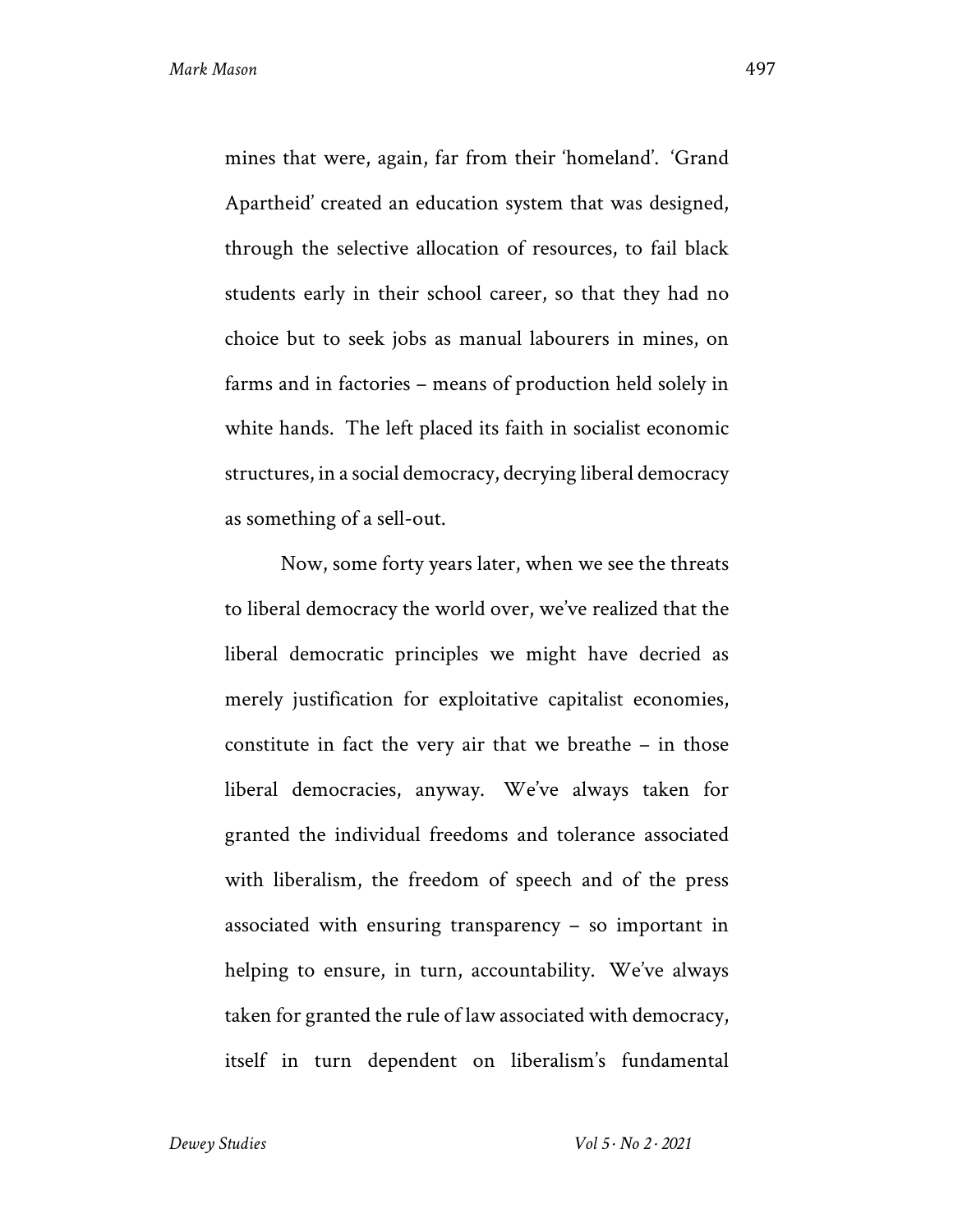principle of individual autonomy and the associated right, expressed in the democratic process, to recall abusive, corrupt or inept governments. So the principles underpinning a liberal democracy constitute now a *sine qua non* of the kind of society that we seek constantly to build and to strengthen, even if in South Africa in the 1980s we weren't that enamoured with the liberal part of that, in our focus on a radical, class-based interpretation of Apartheid.

Now we see, when the institutions of a liberal democracy are flouted or absent, what the consequences are: 342 dead in South Africa's July 2021 insurrection; a pandemic that may have killed more than 18 million so far (in the modelling of *The Economist*) and devastated the lives and livelihoods of countless millions more, primarily because an initial lack of transparency and an associated attempt to hide its outbreak contributed to its spinning out of control and spreading globally; governments in Eastern Europe hobbling the judiciary's capacity to review the constitutionality of government legislation and action; Turkey's government building an increasingly illiberal state and reversing gains in women's rights; governments in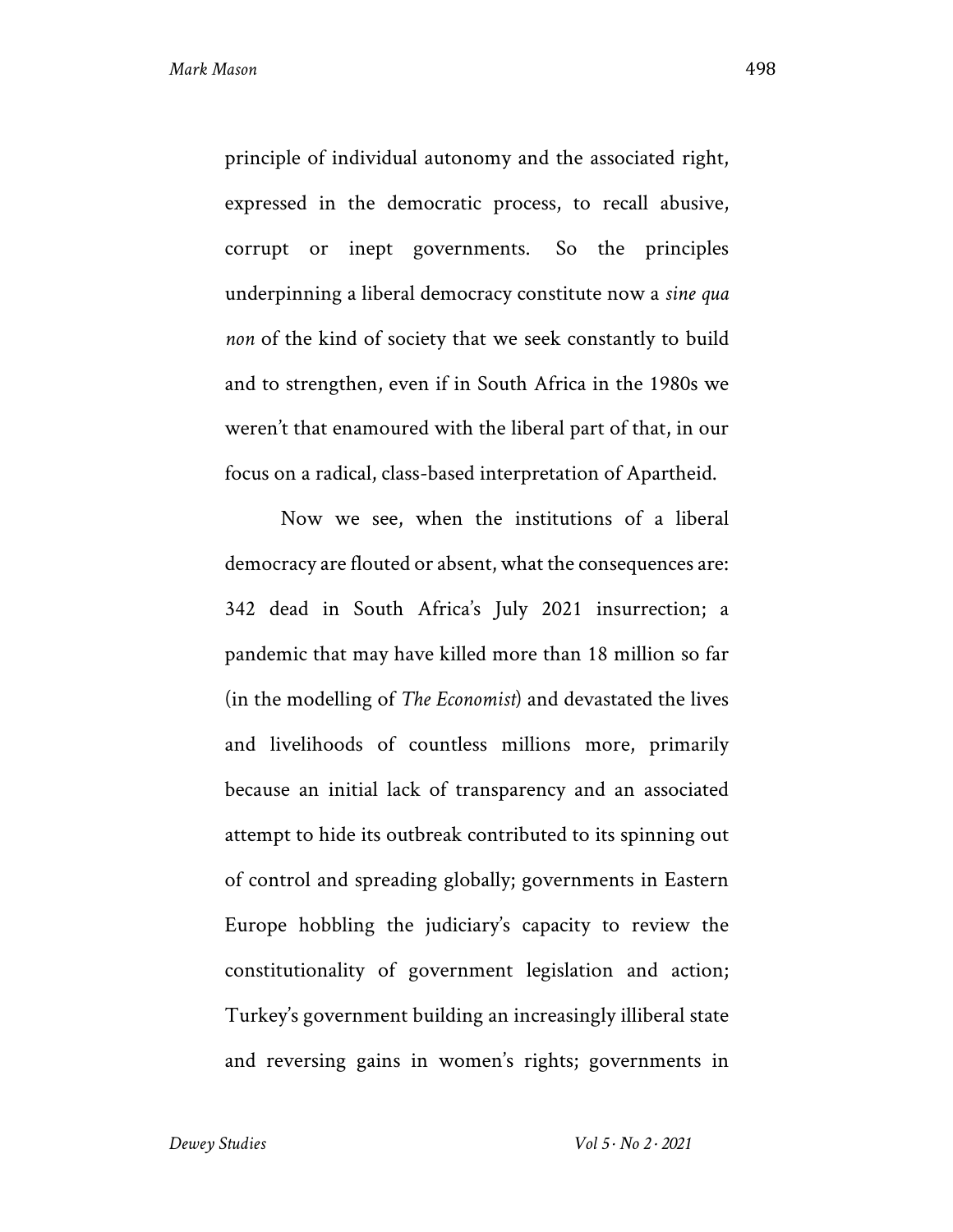Western Europe moving further to the right to counter the rise of populist, nationalist and anti-immigration parties whose doctrines are in the end simply racist; Russia's Putin and Belarus's Lukashenko crushing dissent mercilessly; India's Modi and his Bharatiya Janata Party so committed to Hindu nationalism that they allow massively crowded Hindu cultural festivals to go ahead and so speed the spread of the Covid-19 Delta variant in that country with thousands dead as a consequence; and the woeful and pernicious consequences – too many to list here – of the Trump administration, not just in the USA, but globally. Without the foundational principles of a liberal democracy permeating national constitutions, countries are set on a slippery slope to right-wing authoritarianism, with its threats to the rule of law, its abuse of citizens' individual rights and freedoms, its intolerance of diversity and abuse of those who are different, and the blurring of the lines separating legislature, executive and judiciary and the consequent concentration of power, lack of transparency and risk of corruption, ineptitude and abuse.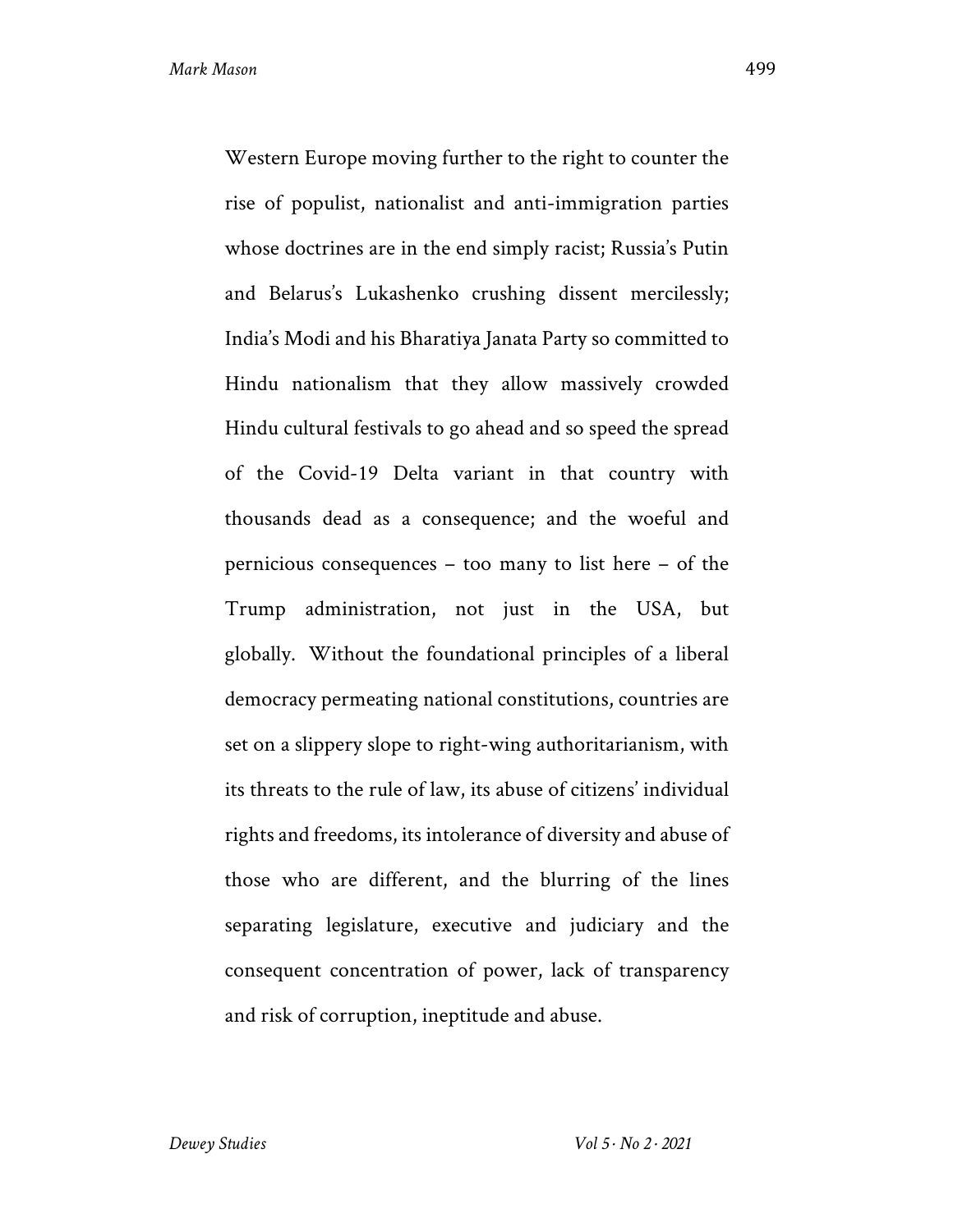What role can education play in addressing this crisis in liberal democracy? An obvious answer is enhanced citizenship education that steeps young people in the principles of liberalism and democracy, that enhances their commitment to building and protecting societal institutions founded in these principles. I want to argue, however, that although education for liberal democracy is essential – again, the *sine qua non* of any citizenship education curriculum – stronger responses lie in an education for social democracy as well, on top of an education steeped in liberalism across the curriculum. Why? Because a commitment to the principles of social democracy entails a commitment to a more equitable distribution of societal goods. Educators need to identify "the axes along which educational and other goods are differentially distributed" (Mason, 2014, p. 257) – the most common axes being socioeconomic status, ethnicity, gender, (dis)ability and location – and to address policy and practice at redress of the unfair distribution of goods along these axes.

Ultimately, a commitment to a more equitable distribution of societal goods is what underlies an education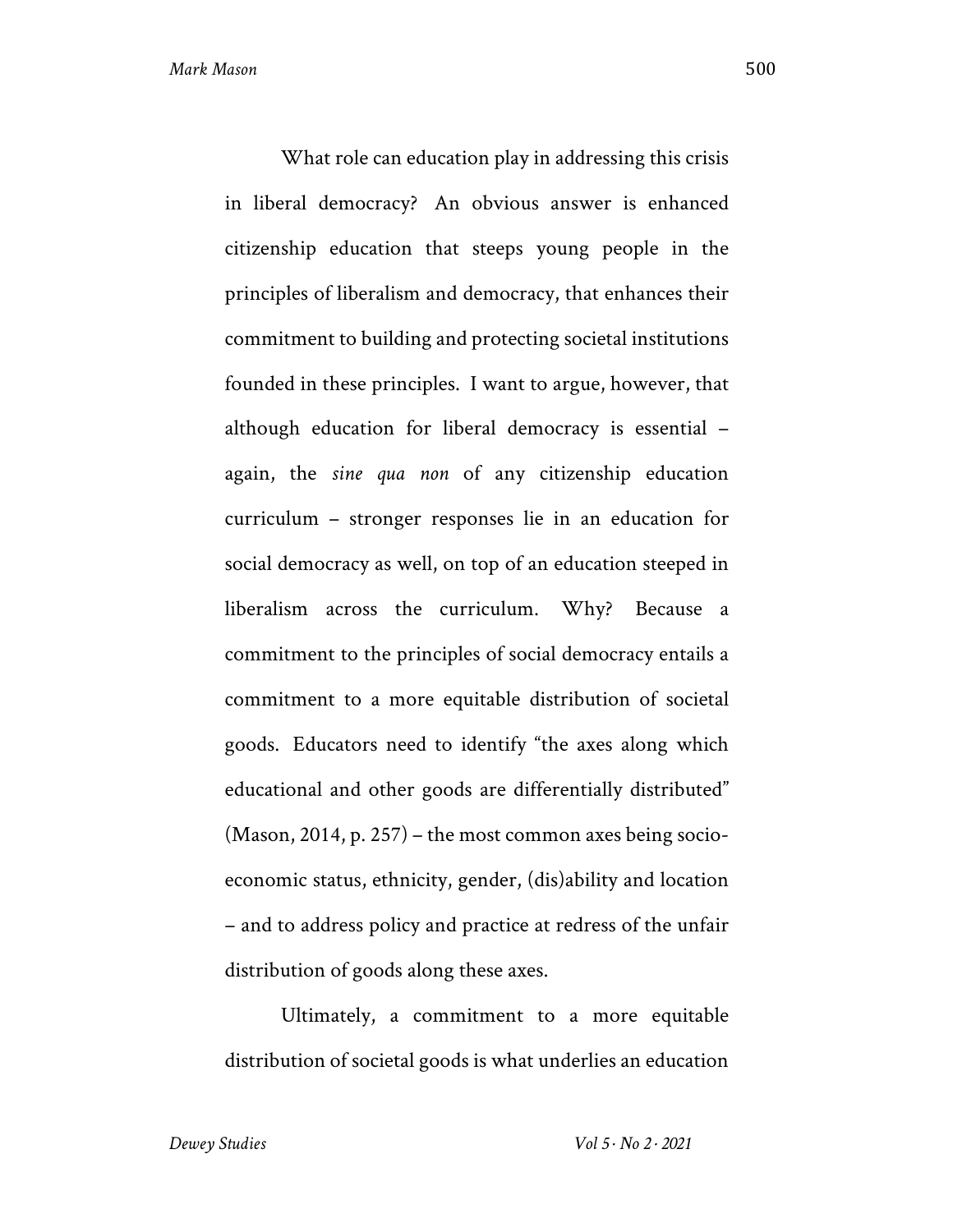for inclusion. And that is the most substantial educational response to the crisis in liberal democracy that I want to offer here. Not stopping at an education committed to liberalism and democracy. Nor at an education committed to the principles and practice of social democracy, built on and assuming in the first instance the prior values of democracy, the rule of law, individual liberty, mutual respect and tolerance of difference. But an education that is ultimately committed to inclusion, so that all feel that they have a stake in society, and in fact do. UNESCO sees this as so important that it focused its 2020 *Global Education Monitoring Report* on inclusion, titling it *Inclusion and education: all means all* (UNESCO, 2020). Inclusion is not only right and fair. It is not only one of the strongest defences against the corrosion of liberal democracy. Its denial is what in part led to the looting that rocked South Africa in July this year. Yes, it was a faction loyal to Jacob Zuma that fomented an insurrection aimed at weakening the government of Cyril Ramaphosa. But the scale of the looting that followed probably surprised even the most

cynical of the insurrectionists. It should have been no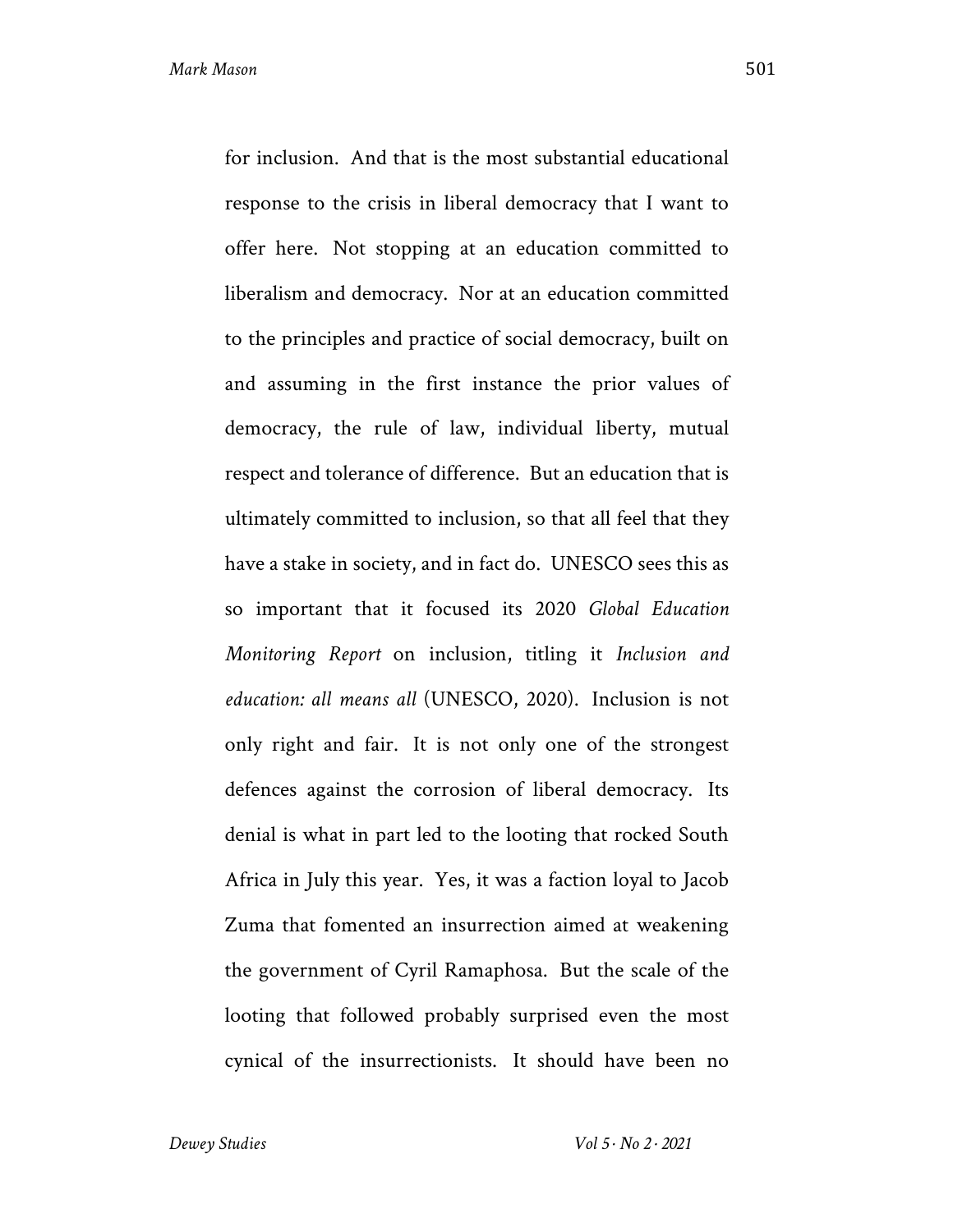surprise, however, to those who can see the degree of exclusion that persists in South Africa, even a quarter century after the formal end of Apartheid. Exclusion is probably the greatest threat to liberal democracy. And education for inclusion is the strongest response we have.

But combatting exclusion is not the work of educators alone. Economic, political and social structures need to be changed, along with educational policies and practices, to ensure more inclusive societies. Because time is short. Lines are being drawn across the world, between those countries committed to the principles of liberalism and democracy, and those governments focused on corroding them and arrogating ever greater degrees of power to the centre. And once liberal democracy's corresponding political structures are corroded to collapse, they are very difficult to rebuild. Ensuring the resilience of economic, political and social structures founded in liberalism and democracy and committed to inclusive societies is the task of future citizens. And educating these future citizens for a deep commitment to liberal democracy and inclusion is our critical responsibility now.